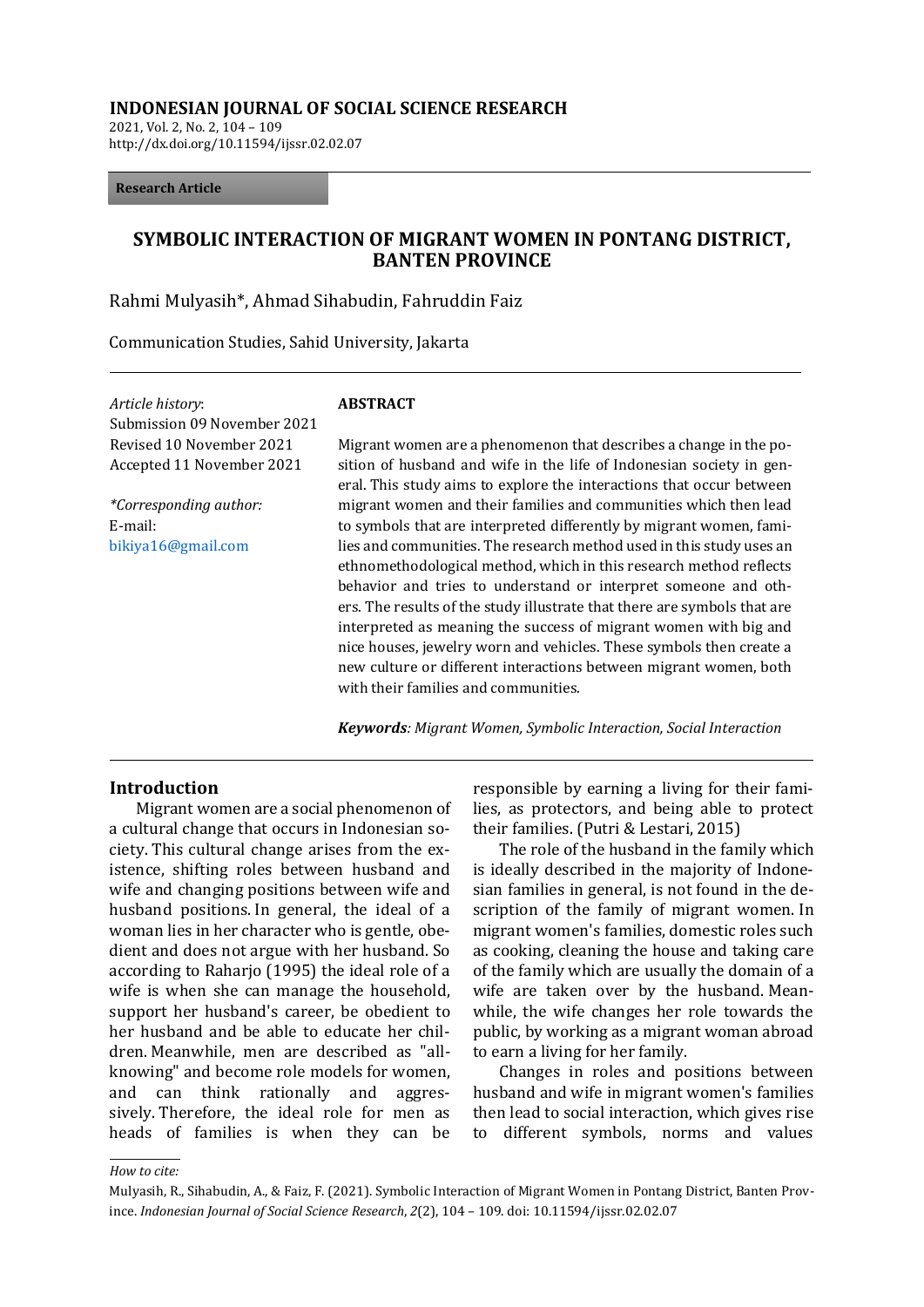between migrant women and the surrounding environment such as family and society. The return of migrant women to their hometowns brings a new culture in the surrounding community, for example from the style and appearance that reflects the unusual modern culture of the surrounding community, not to mention the presence of other symbols of success such as renovating houses, buying vehicles and investing in rice fields and fields which then become indicators of progress in economic and social status in the community.

The symbol of success contained in the phenomenon of migrant women when viewed from the symbolic interactionism proposed by Blumer (1973) emphasizes human action which is based on three premises, namely meaning is formed from objects that originate from human actions. This meaning begins with the social interaction that occurs between migrant women and the surrounding environment. It is this social interaction that not only shapes meaning but also changes and creates an interpretation of the symbols of migrant women's social interactions. (Alver & Caglar, 2015)

The symbols of success for migrant women give their own meaning to the surrounding community, which makes the profession as a migrant woman a special attraction, so it is not surprising that in Indonesia, many areas have emerged which are referred to as TKW (Women Worker) villages, because the majority of women are women. in this area work as migrant women. One of them is in Pontang subdistrict, which is one of the sub-districts in Serang district, Banten province, as one of the largest supplying areas for women migrants abroad. The phenomenon of migrant women developing in Pontang District has existed since 1970 to 1980. At first only a few Pontang women worked abroad as migrant women, but with the symbols displayed by migrant women, it became a special attraction for the community to follow in the footsteps of being a migrant woman.

The study of "symbolic interactions of migrant women in Pontang District", is a study of the interactions that occur between an individual and the community. Where, individuals are seen as actors who can interpret, assess, define

and act from social interactions carried out with the surrounding community. According to Palomo (1993), society is defined as a number of individuals who are connected by interaction. The interaction that occurs then becomes permanent, so the relationship becomes very important to do, because society as an event that can overcome individuals or social *dualism* , in this case individuals can be involved with one another so that social interaction occurs. (Anggaunitakiranantika, 2017)

Social interactions that occur between migrant women and the surrounding environment in Pontang District not only form new symbols of interaction among the community but are also able to change the mindset of the community, which assumes that the role and position of women are only as domestic actors, changing the role of their position in the community. the public sector by becoming a migrant woman.

# **Theoretical Framework** *Family Communication*

Family is the beginning, children learn about life from parents as their children's first madrasa. So it is necessary to have an effective communication interaction between parents and children to create a harmonious relationship between parents and children. The normal life that usually exists in Indonesian families consisting of a father, a mother and children living in a house, cannot be found in the families of migrant women, this is because the mother requires them to work abroad for a long period of time. . So that the children are then cared for by the father or the closest family from the father's side or the mother's side.

From this, family communication becomes very necessary for a family. According to Rae Sedwig (1985), family communication is an organization that uses words, *gestures* , voice intonation, actions to create *image* expectations , express feelings and share mutual understanding (Sumakul, 2015).

The understanding of family communication above provides an illustration that the words, body language, voice, and behavior of each interaction between family members reflect the expression that radiates both in the form of verbal communication and non-verbal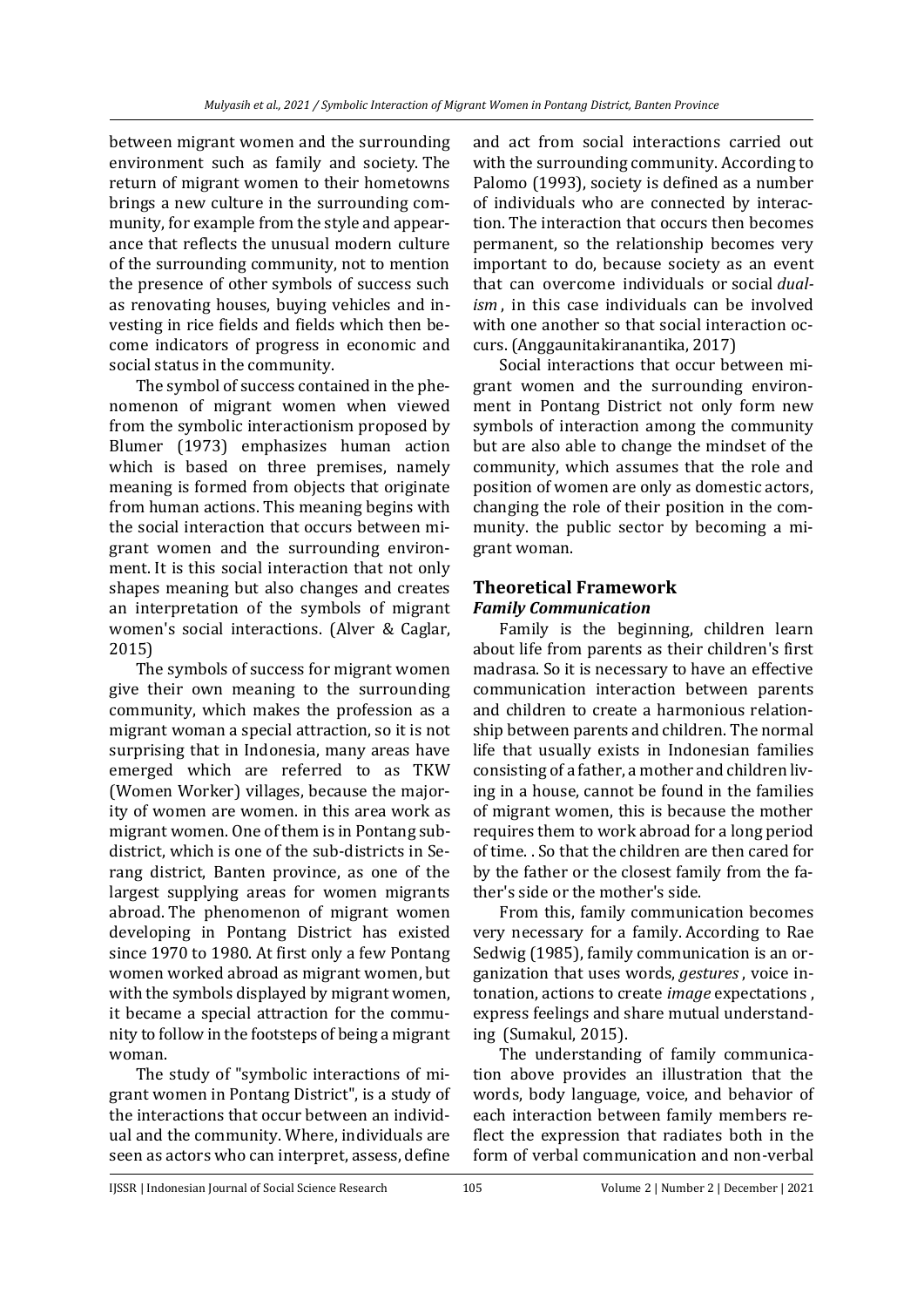communication through communication symbols caught in every communication interaction. which is conducted.

### *Symbolic Interaction*

Symbolic Interaction Theory, was first introduced by George Herbert Mead who was heavily influenced by the thoughts of Whilhem Wundt. According to Morissan (2013) Symbolic Interaction views that social life is basically "human interaction using symbols", so that symbolic interaction is interested in how humans use symbols that represent what is intended when communicating with others, and the influence arising from the interpretation of symbols on the behavior of the parties involved in social interaction. (Sitandung et al., 2018).

Therefore, the perspective of symbolic interaction is more directed to human behavior which is basically an interpretation of the world around it. So according to Mulyana (2007) humans act only based on their interpretation of the objects around them, so it is not surprising that the phrase "situation definition" reality is in "the eye that sees and if humans define the real situation then the real situation and its consequences are often associated with with symbolic interactions. (Nahria & Laili, 2018)

# *The Meaning of Migrant Women*

Interactions carried out by migrant women with people in the surrounding environment, both when they have not become migrant women and after becoming migrant women give rise to communication symbols both verbally and non-verbally which are then interpreted by the actions that migrant women apply in their daily lives. -day.

*Stock of knowledge* has an influence in the formation of meaning from each individual which will lead to developments between the scope of space, time and culture. According to Cangara (2009) states that there are two needs when humans carry out the communication process, namely the need to maintain their survival and the need to adapt to the surrounding environment. Therefore, when viewed contextually, social communication is human communication where the communication is intended to create a harmonious relationship between one human being and another human being. (Kadir et al., 2020)

From the description of meaning put forward by Cangara, it can be concluded that the meaning that exists within each individual is a human communication process that is based on forming a " *harmonious relationship* " so that in essence meaning is a "social phenomenon contained in the concept of communication which consists of interpretation and individual understanding that is mutually agreed upon with the surrounding community.

# **Methods**

The study, "Symbolic Interaction of Migrant Women in Pontang District", is included in the ethnomethodology research method where ethnomethodology looks at the division of meaning that occurs between each individual in everyday life. so that in this case ethnomethodology looks at the social reality constructed by social actors. (Farias et al., 2021) in this study the social actors are migrant women who carry out social interactions with the surrounding environment such as family and community members, which in turn creates the existence of social reality in interpreting the existence of symbols of interaction such as the success of migrant women.

While the research approach uses a qualitative approach, where the qualitative approach is more directed to studies that focus on reality that has practical interpretation. The data sources used are divided into two, primary and secondary. For the data in the primary category, the researcher used in-depth interviews with migrant women, husbands and the community, while the secondary data was obtained by researchers through documentation, bibliography and observation.

# **Results and Discussion**

Migrant women's interactions with the surrounding environment produce an interpretation that ultimately limits the actions of each individual. The concept in symbolic interaction was identified by Emeriti, Jerome Manis and Bernard Meltzer (1978) into seven principles summarized in Blumer's thinking, including human interaction which is characterized by the presence of symbols that are interpreted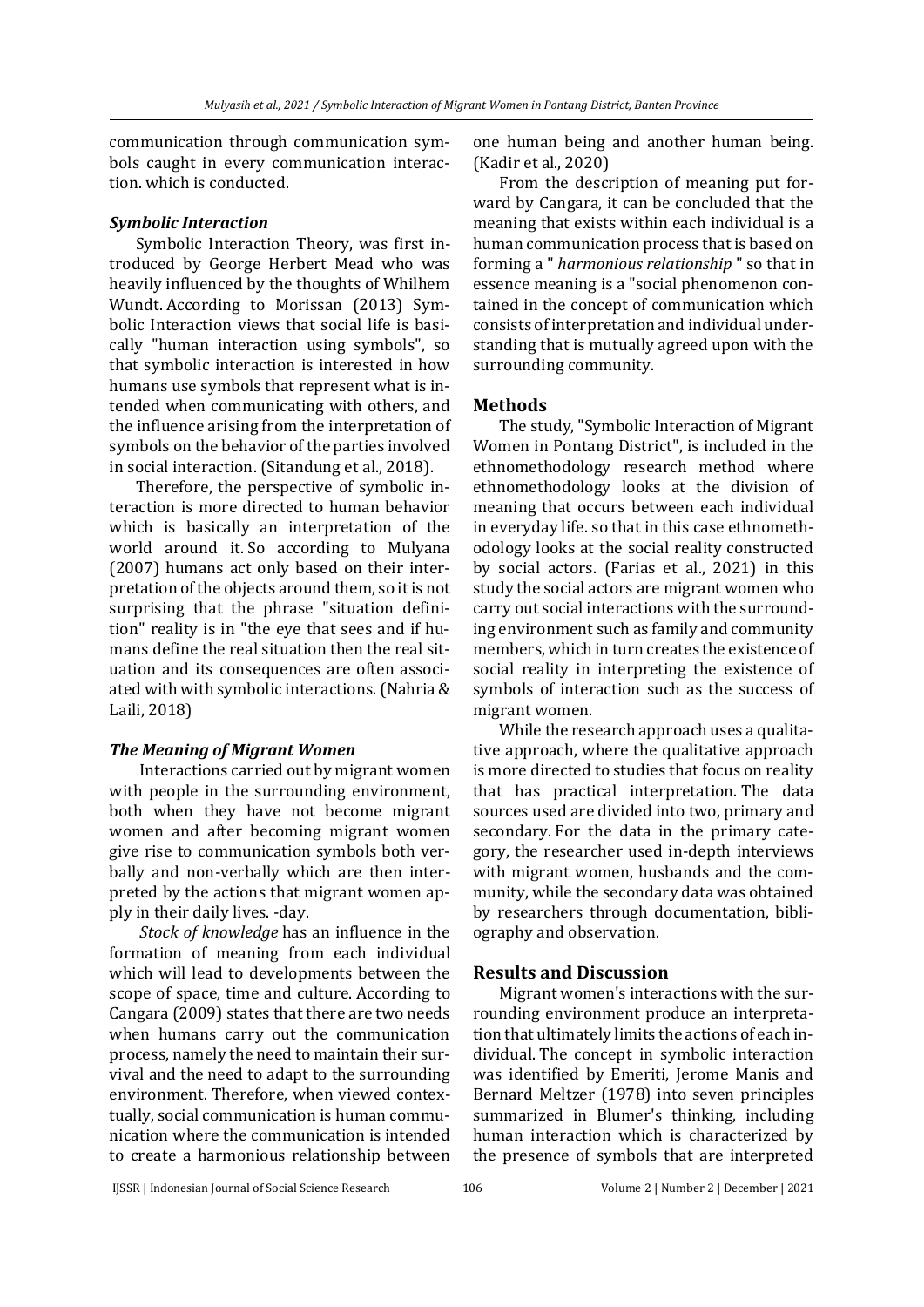differently, individuals become more human when interacting with other people. In addition, society can be understood if it is in the interactions that occur within each member of the community, which in the end individuals will be active when they can form behavior, awareness and thoughts that involve interactions not only with themselves but also with others, therefore individuals will construct their behavior in everyday life. (Bloor & Wood, 2011)

The seven basic principles contained in symbolic interactions provide an illustration of the symbolic interaction that occurs between migrant women and their environment, which consists of symbols in the form of physical such as buildings and objects as well as symbols in the form of non-physical such as the style of dress or the language used. The physical symbols that exist in migrant women, mostly in the form of luxury houses which are usually part of one of the motives of migrant women to go to work abroad.

Pontang was once a rural and slum area, so that it became one of the underdeveloped areas in Serang Regency. So it is not surprising, when you find Pontang in the past as an area that is still inhabited by people who still live in houses that are relatively far from proper and road infrastructure facilities are still not good. This is because, Pontang is an area that only has marine resources and there is still a lack of job opportunities, so the people work as fishermen or sell processed foods such as "bontot", which is a typical food from the Pontang area.

This situation then encourages the community to rise from the backwardness and poverty they face, one of which is by sending Pontang women to work abroad. From the phenomenon of many migrant women who leave and return to their hometowns, in the end it brings a cultural change, one of which is a symbol of success by successfully renovating houses towards livable and luxurious houses.

Luxurious houses are an indicator of the success of migrant women working abroad, this symbol is not only a symbol of success for migrant women, but also a symbol of the husband's success in managing the finances given by his wife while working abroad. Therefore, renovating houses or building houses is a top

priority for migrant women working abroad, until finally Pontang has become a relatively developed area not only with many luxurious and beautiful houses, the result of migrant women working abroad but also facilities and infrastructure. road infrastructure and relatively readily available public facilities such as *money changers* or *money* transfer and receipt services.

Big and nice houses, we find more around Kampung Dollar while for houses in other villages in Pontang, usually only renovated to make it more habitable and permanent, because in the past the houses in Pontang were still houses. room made of thatch. Dollar Village, which is still included in the Pontang District, is a relatively more developed village than other villages in Pontang District. This is because, in Dollar Village, there are many luxurious and beautiful houses that have resulted from Pontang women becoming migrant women. In addition, the characteristics of migrant women, in terms of lifestyle are also more varied, such as in the style of dress and behavior, this is because the migrant women in Dollar Village work with various countries of origin such as Thailand, Hong Kong. While the average migrant women in Pontang, the majority work in Arabia, due to the similarity of religion adopted by the people of Pontang.

Homes for some Pontang migrant women are not only a place to live, but also as a *prestige* symbol to be judged as a success in working abroad. This is as expressed by Tjahjono in the book Santosa (2000), which reveals that the house for some people is not only a place to live, but the house is also a symbol for its owner, so that the position of the house as a reflection of the personality and lives of its inhabitants (Tondi & Iryani, 2018).

With this, the house has become an important thing and the main goal for some migrant women from Pontang, to make the money from working abroad to renovate houses that are more livable and even tend to be luxurious and nice. Because in the end the house which is a symbol of success becomes part of the community's measuring value in seeing the success of migrant women in working abroad as well as the success of the husbands of migrant women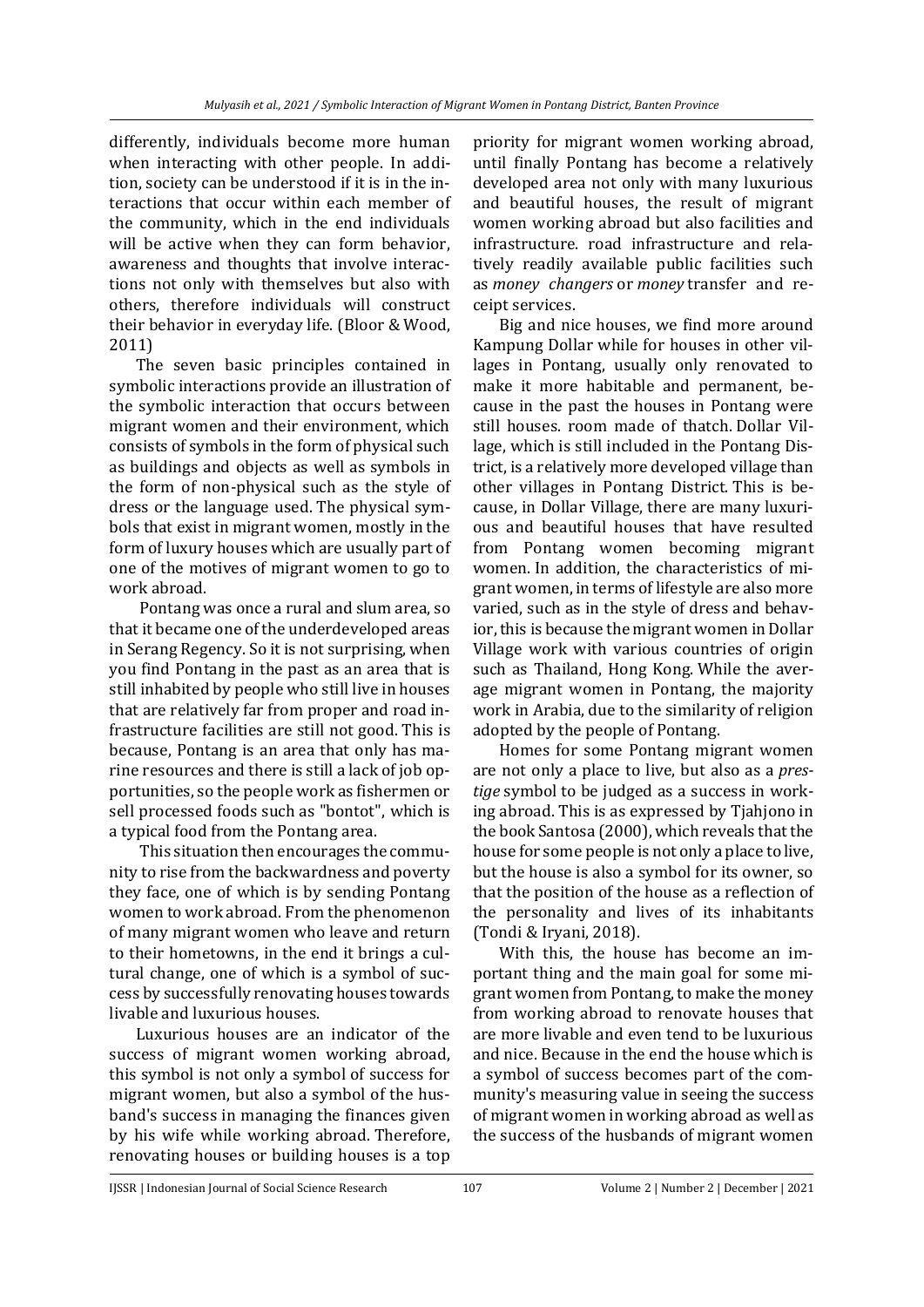in managing the finances generated by migrant women while working abroad.

Another physical symbol that is an indicator of the success of migrant women is vehicles such as motorbikes. This motorbike has become a "dream" for migrant women and their families to have, because Pontang is an area that still has difficulties in the field of public transportation, therefore "motorcycles" are an alternative to make it easier for migrant women's families to carry out daily activities such as going to school and going to school. work everyday.

In addition to symbols that are displayed in physical form to indicate the "success" of migrant women, there are other physical objects that are more directed towards appearance, namely " *gold* " jewelry . Usually, the purchase of *gold is* a priority for migrant women who do not have families. There are differences in lifestyle patterns that can be seen from migrant women who are married and those who are not married, usually migrant women who are married, housing is the main priority to be repaired from the results of working abroad. Meanwhile, for migrant women who are not married, the results of working as migrant women are spent to fulfill their lifestyle by walking or fulfilling their desires and buying "jewelry" in the form of *gold* .

Gold, is part of the symbol of "wealth" for some Indonesian people, especially Banten. So don't be surprised if during the Eid celebration, people will go to a jewelry store to buy *gold* to be worn on the holiday, so that family and relatives will see the jewelry worn and judge that the individual's life has been in a relatively high economic strata. .

The use of jewelry is also often done by migrant women who have just returned from working abroad. because this is part of the characteristics or signs that are often obtained from migrant women who have just returned to their hometowns. The use of this jewelry is deliberately done by migrant women, as part of the symbol of "success and success", working abroad. From the phenomenon, the use of jewelry worn by migrant women raises the motivation of Pontang women who have not worked abroad to become migrant women, because of the attractiveness of "jewelry" worn by

migrant women and views that working as a migrant woman means that they will have a lot of "money" so you can buy jewelry.

Renovation of houses, purchase of vehicles and jewelry to fulfill the "dreams" and lifestyles of migrant women and their families, resulting in the money earned from working abroad running out and migrant women will be faced with financial difficulties because the demands to meet the necessities of life continue while there is no other income. other than the money earned from working abroad. in the end, migrant women will think about returning to work abroad and leaving their families back. This is the reason why migrant women can work for decades, and there are even some migrant women who eventually do not return to their hometowns because they get married or die while working abroad.

Therefore, it is necessary to have the participation of every element in society, in order to provide training on skills for migrant women and their families. As well as the view that being a migrant woman is not a solution to the problems in life they face, because after all, there are many problems that arise when Pontang women decide to become migrant women by working abroad, especially the problem of child growth and development, because they still need the role of "mother". " in his life.

In addition to physical symbols, which are displayed by migrant women, there are also non-physical symbols depicted by migrant women, one of which is "clothing". In terms of dress, it turns out that migrant women in Pontang are not affected by culture at work. For example, migrant women who work in Saudi Arabia will always wear an "abaya" or "veil" when they return to their hometown. However, this is not done by migrant women from Pontang, because usually Pontang women who have just returned from abroad will wear the clothes they used to wear before becoming a migrant woman. But for some young migrant women, there are changes in their clothes, especially migrant women from Kampung Dollar.

This is because, migrant women who come from Kampung Dollar work to several countries abroad such as Hong Kong, Taiwan, Arab and so on. As a result, the atmosphere and